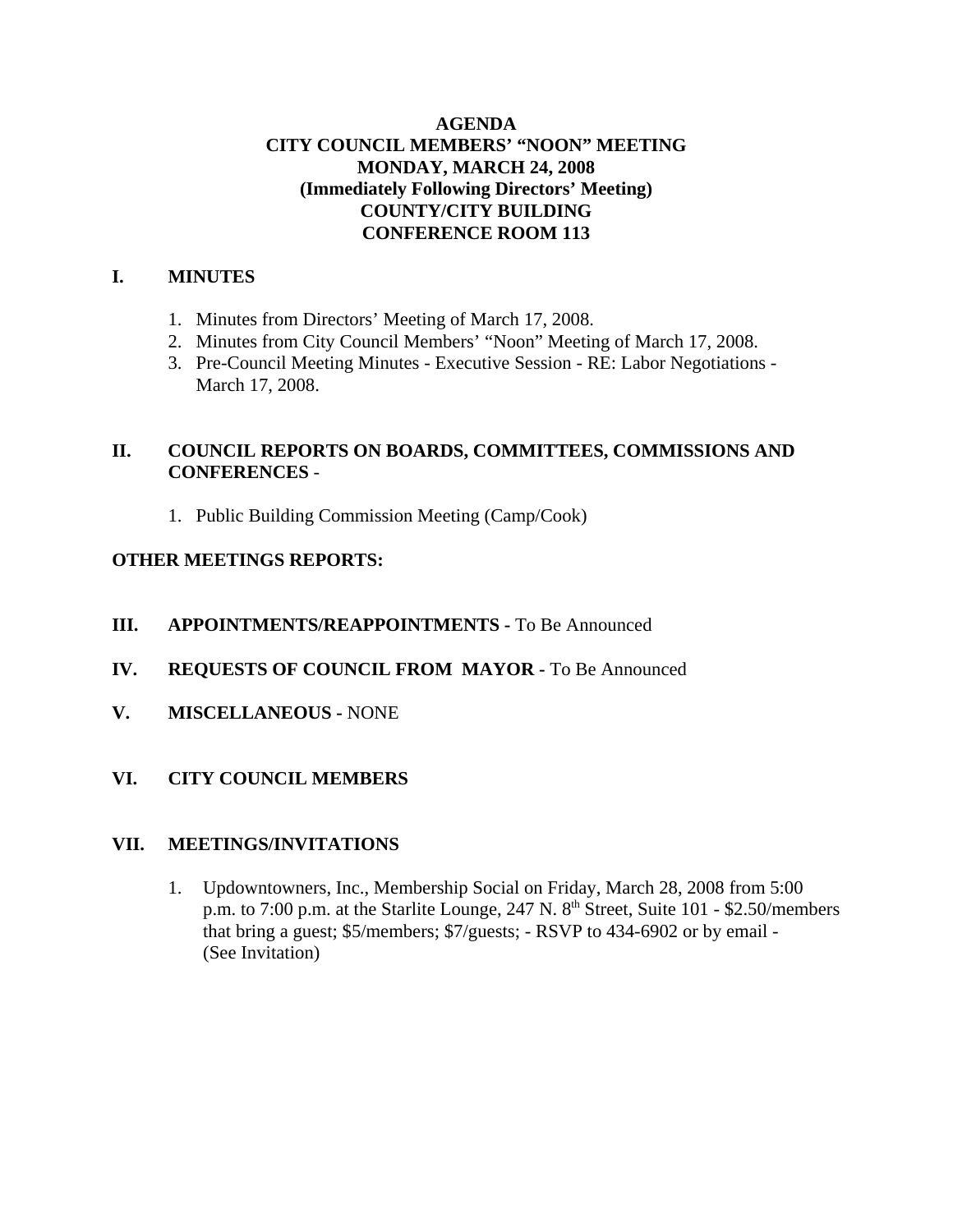- 2. Lincoln Chamber of Commerce invites you to attend the following Ribbon Cuttings: - Please RSVP to Kathy Hale at 436-2385 or E-Mail: -
	- A.) Medical Practice Solutions, Inc., 7120 S. 29<sup>th</sup> Street on Friday, April 4, Tuesday, June 17, 2008 at 3:00 p.m. **[Note: Date Change - April 4th date changed to June 17th ]**
	- B.) Community Service Fund, 215 Centennial Mall South, Suite 509 on Thursday, May 8, Thursday, May 15, 2008 at 3:30 p.m. **[Note: Date Change - May 8th date changed to May 15th]**
- 3. University of Nebraska-Lincoln, College of Business Administration 2008 Advisory Board Awards Luncheon on Friday, April 18, 2008 at The Champions Club, 701 Stadium Drive - 11:00 a.m., Coffee Reception; 11:45 a.m., Lunch - Cost:\$15/person - RSVP to Marilyn Hoskins at 472-3382 or by email - (See Invitation)

## **VIII. ADJOURNMENT**

ca032408/tjg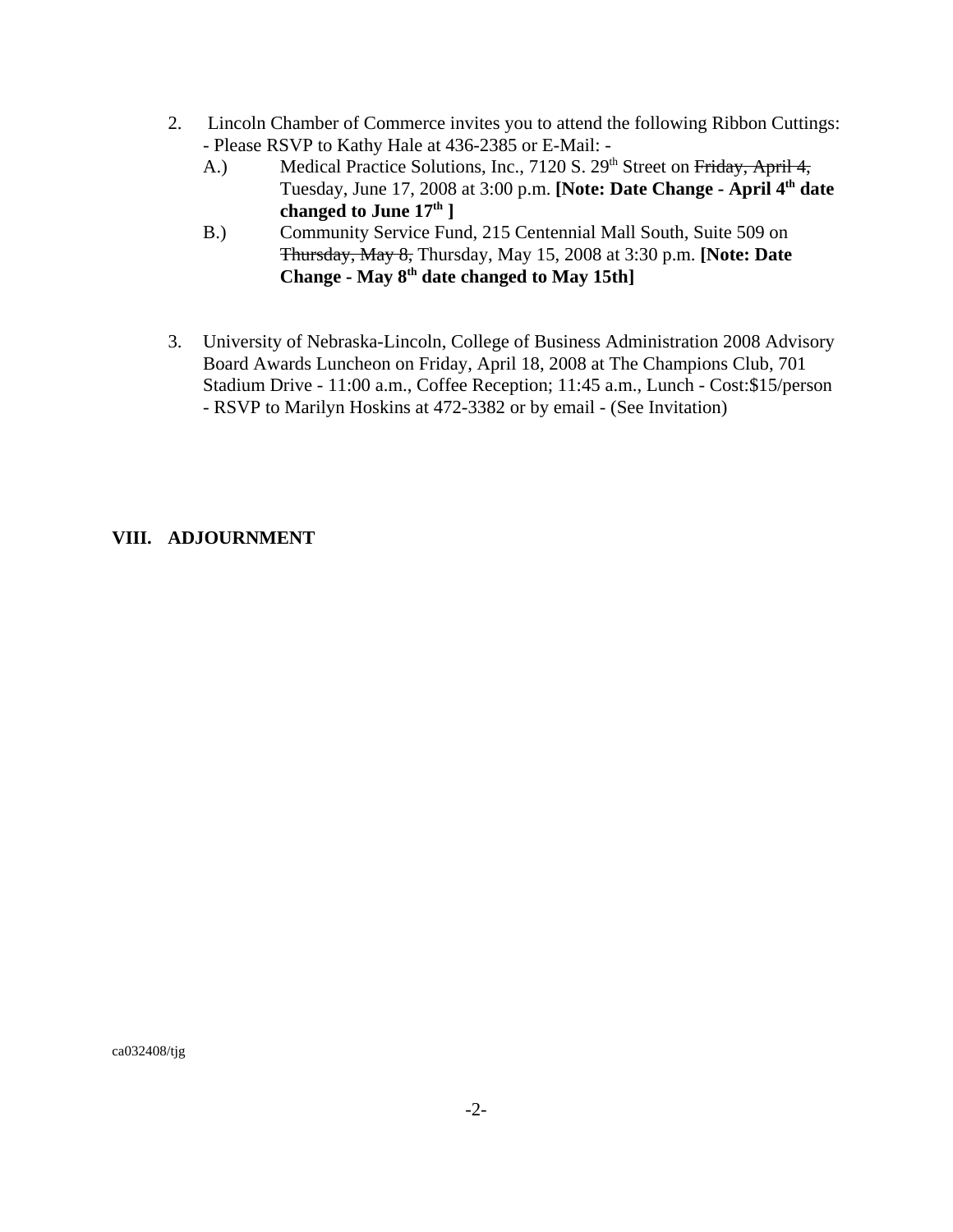# **CITY COUNCIL MEMBERS' "NOON" MEETING MINUTES MONDAY, MARCH 24, 2008**

| <b>Members Present:</b> Dan Marvin, Chair |                             |
|-------------------------------------------|-----------------------------|
|                                           | Robin Eschliman, Vice Chair |
|                                           | Jon Camp                    |
|                                           | Doug Emery                  |
|                                           | John Spatz                  |
|                                           | Ken Svoboda                 |
|                                           |                             |

**Members Absent:** Jonathan Cook

**Others Present:** Rick Hoppe, Administrative Aide to the Mayor Denise Pearce, Administrative Aide to the Mayor Trish Owen, Administrative Aide to the Mayor Coby Mach, LIBA

The Nebraska Open Meetings Act posted on the back wall of Room 113.

Meeting called to order by Chairman Marvin at 11:30 a.m.

### **I. MINUTES**

- 1. Minutes from Directors' Meeting of March 17, 2008.
- 2. Minutes from City Council Members' "Noon" Meeting of March 17, 2008.
- 3. Pre-Council Meeting Minutes Executive Session RE: Labor Negotiations March 17, 2008.

Chairman Marvin called for approval of above minutes. With no corrections or discussion minutes approved by acclamation.

## **II. COUNCIL REPORTS ON BOARDS, COMMITTEES, COMMISSIONS AND CONFERENCES**

#### **1**. **Public Building Commission Meeting (Camp/Cook)**

Camp reported Mike Lang, Mayoral Aide, gave a PowerPoint presentation on a Development Service Center (DSC), a department pulling together various representatives for the development community to have a one-stop shop. He reported on Henderson, Nevada, which is approximately a little larger than Lincoln, with a well known DSC culture, and shared what the enterprise fund generated, and what general funds were received. Camp believes it would be beneficial for Council to have presentation.

The PBC authorized \$36,316 in elevator upgrades for the Court House Plaza and Camp has asked Killeen for the total cost on the building project. Discussion on why elevators needed upgrades since being installed, since they should be ADA compliant.

Other items of interest included Sheriff Wagner and Emergency Management Director, Doug Ahlberg, reviewing security and evacuation procedures for this building, for either weather related or criminal activity. An arbitrage report was given on the Health Department Building.

Discussed Earth Day event. Owen stated subcommittee on the Mayor's environmental task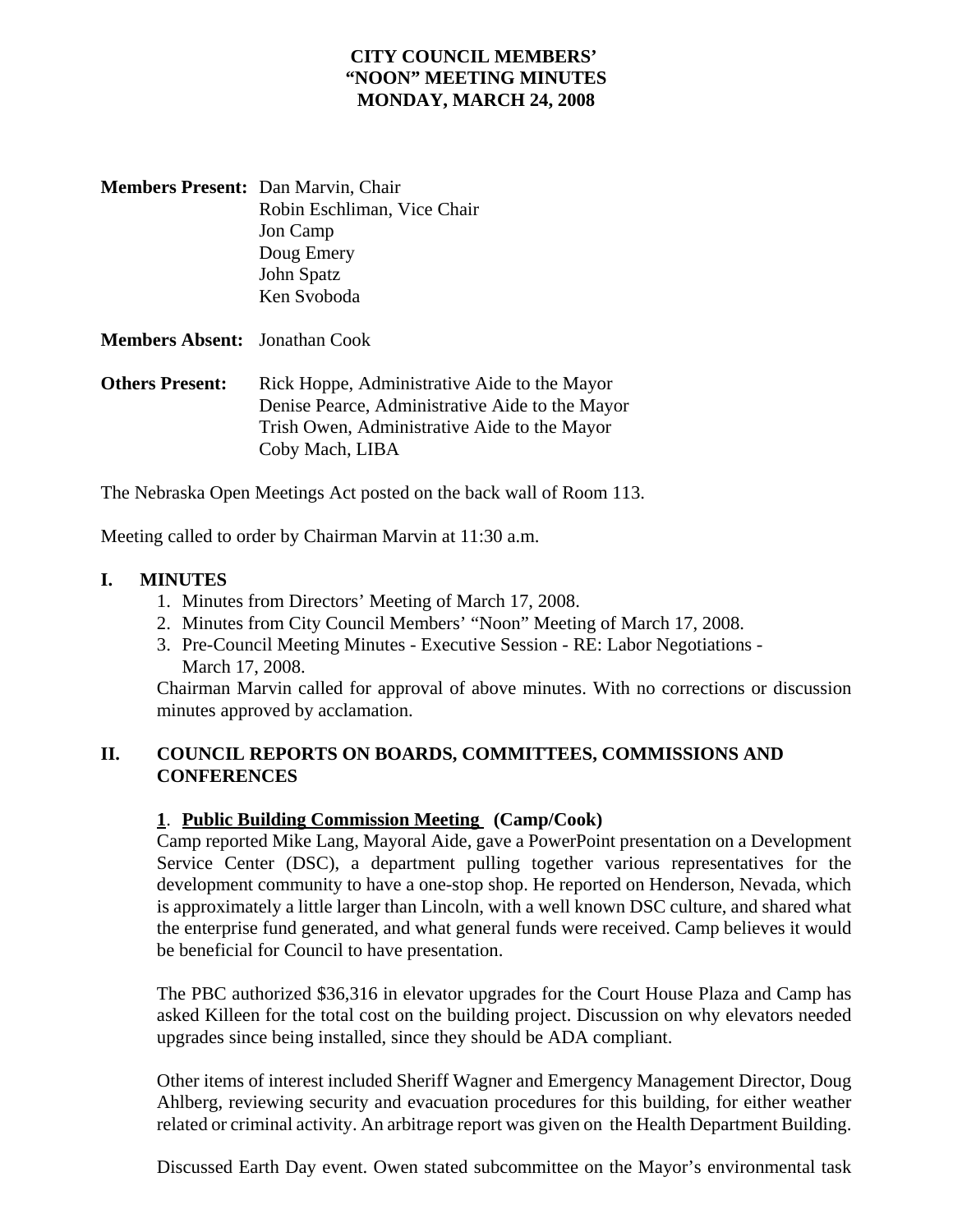force would like a celebration for Earth Day at Holmes Lake. The Mayor would do an executive order on environmental priorities and working with the Public Building Commission and the Lancaster County Commissioners, making sure both the Board and the PBC reviewed before any release.

### **OTHER MEETINGS REPORTS:**

### **III. APPOINTMENTS/REAPPOINTMENTS (Pearce, Hoppe)**

Pearce stated today will be first reading for approving the appointment of John Hendry as City Attorney.

Svoboda questioned if Mayoral appointments, ratified by the City Council, are accessible on a spreadsheet showing committees, members serving, and terms? Pearce replied they currently are updating their access database, which will take a few months to complete. Svoboda stated constituents call asking for information on committee meetings, showing interest in serving, and wanting information on terms, current members and general information. Discussion on printing committee memberships and distributing with Hoppe commenting possibly work with the IS Department and have accessible on the F drive. Mention made on perhaps having an integrated system on the City Website, showing members bios, etc. Marvin thought if update completed by fall there would be time and information for the IS Department to upload into the system, also if Ross had a database tied in, for date and term, it would be helpful.

### **IV. REQUESTS OF COUNCIL FROM MAYOR**

Hoppe reported the Mayor would like to set date to review the Citizen's Budget Outcomes Survey and he anticipates announcing results in mid-April. And once again Forbes has named Lincoln one of the top places to do business in the nation, being  $18<sup>th</sup>$  out of 200.

#### **V. MISCELLANEOUS**

Marvin brought up initial meeting on union negotiations possibly being on April  $3<sup>rd</sup>$  or April  $7<sup>th</sup>$ as a pre-council. Hoppe added the Mayor's office will include Council's ideas and input and update where their office is in the process. Camp commented he thinks Council should be included from the beginning discussing any concerns and giving early input.

#### **VI. CITY COUNCIL MEMBERS**

Spatz No comments Camp No comments Eschliman questioned cutting length of meetings and how Council may be violating Roberts Rules of Order. Possibly want to cut Council question time down, but not cut constituent time. Marvin replied from discussions not sure if the rule applies more in a voting session, and not in a hearing, as in a hearing a Councilperson can ask multiple questions. Spatz added Council is not bound by Roberts Rules, needing to strictly follow, and not violating any law by not following, but appropriate as a guideline.

> Svoboda stated each Councilperson should consider policing themselves on number of questions asked. Camp agreed adding Council should focus and tighten up on questions. Emery led discussion on having constituents join together to present same thoughts, instead of each person speaking, and on reading letters which have been presented to Council.

Camp bought up Council attendance with short discussion following.